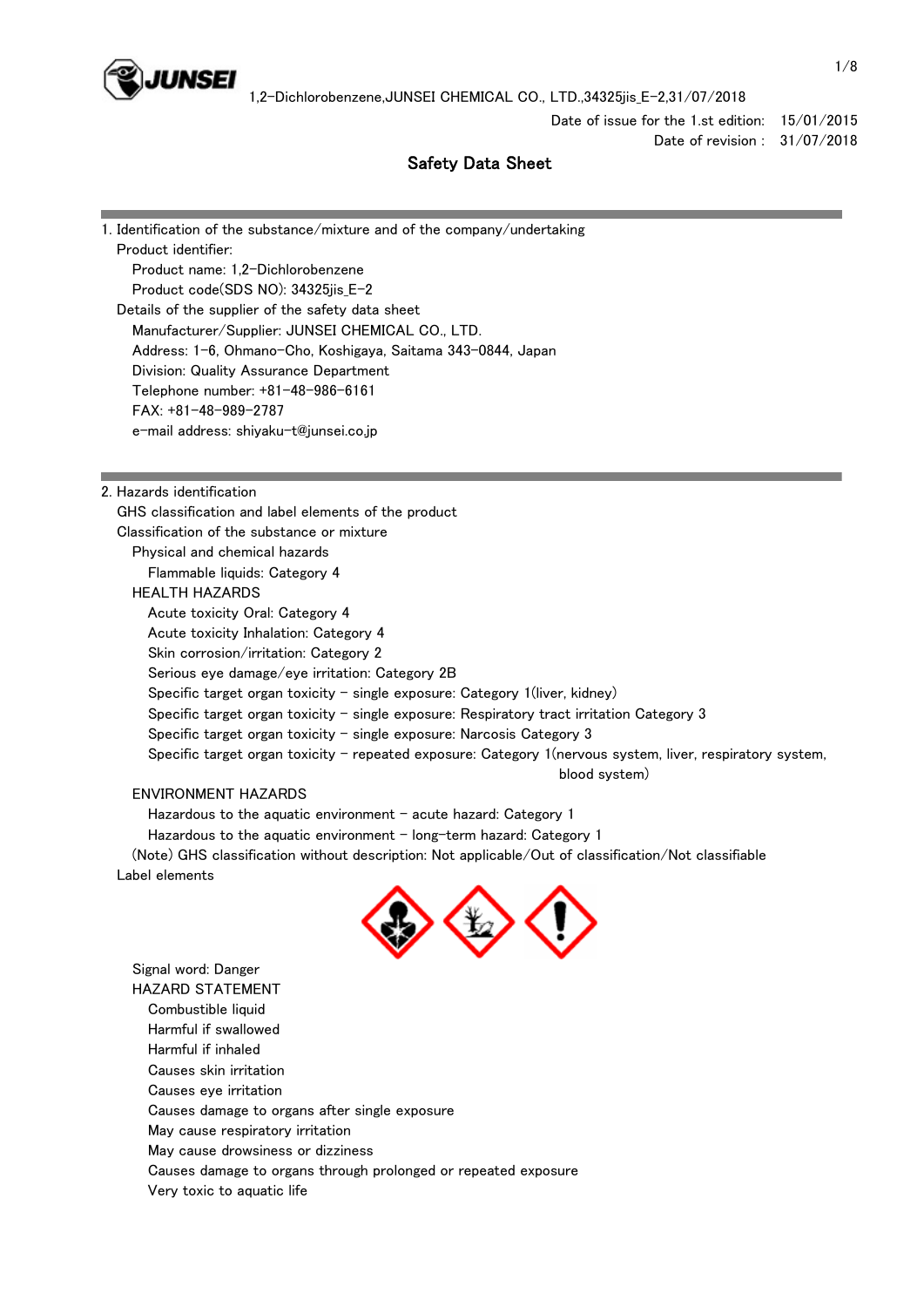

 Very toxic to aquatic life with long lasting effects PRECAUTIONARY STATEMENT Prevention Avoid release to the environment. Keep away from heat/sparks/open flames/hot surfaces. - No smoking. Do not breathe dust/fume/gas/mist/vapors/spray. Use only outdoors or in a well-ventilated area. Wash contaminated parts thoroughly after handling. Wear protective gloves and face protection. Do not eat, drink or smoke when using this product. Response In case of fire: Use appropriate media for extinction. Collect spillage. Get medical advice/attention if you feel unwell. IF INHALED: Remove person to fresh air and keep comfortable for breathing. IF ON SKIN: Wash with plenty of soap and water. If skin irritation occurs: Get medical advice/attention. Take off contaminated clothing and wash it before reuse. IF IN EYES: Rinse cautiously with water for several minutes. Remove contact lenses, if present and easy to do. Continue rinsing. If eye irritation persists: Get medical advice/attention. IF SWALLOWED: Rinse mouth. Call a POISON CENTER or doctor/physician if you feel unwell. Storage Store in a well-ventilated place. Keep container tightly closed. Keep cool. Store locked up. **Disposal** Dispose of contents/container in accordance with local/national regulation.

 Physical and Chemical hazards Heating may cause fire.

3. Composition/information on ingredients

Mixture/Substance selection:

### **Substance**

Common name, synonyms: o-Dichlorobenzene

 Ingredient name:1,2-Dichlorobenzene Content(%):99.0 < Chemical formula:C6H4Cl2 Chemicals No, Japan:3-41

# CAS No.:95-50-1 MW:147.00 ECNO:202-425-9

## 4. First-aid measures

Descriptions of first-aid measures

General measures

Get medical attention/advice if you feel unwell.

IF INHALED

Remove person to fresh air and keep comfortable for breathing.

Call a POISON CENTER or doctor/physician if you feel unwell.

## IF ON SKIN (or hair)

 Take off immediately all contaminated clothing. Rinse skin with water/shower. Wash with plenty of soap and water.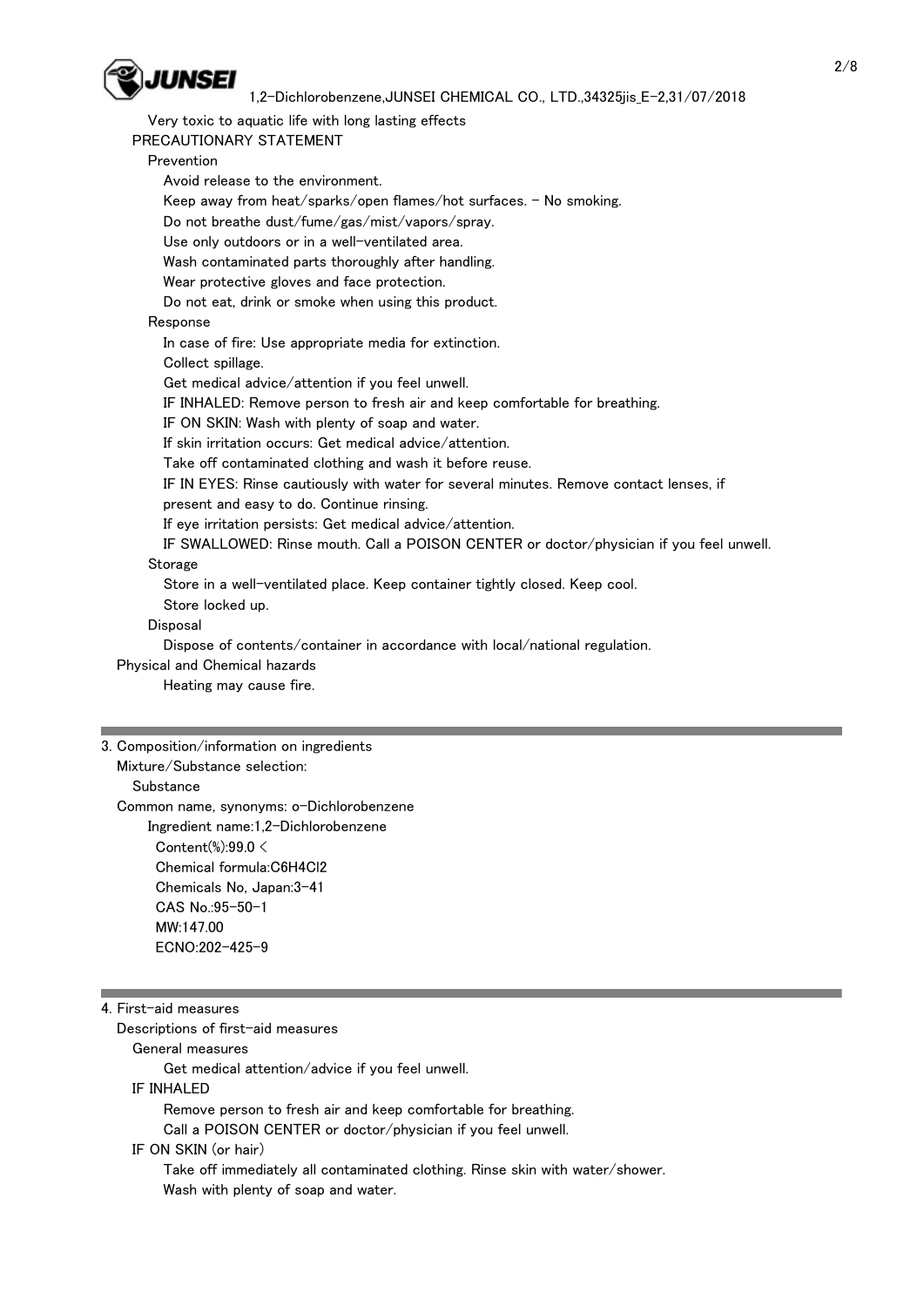

## 1,2-Dichlorobenzene,JUNSEI CHEMICAL CO., LTD.,34325jis\_E-2,31/07/2018

If skin irritation or rash occurs: Get medical advice/attention.

If skin irritation occurs: Get medical advice/attention.

## IF IN EYES

 Rinse cautiously with water for several minutes. Remove contact lenses, if present and easy to do. Continue rinsing.

If eye irritation persists: Get medical advice/attention.

IF SWALLOWED

Rinse mouth. Do NOT induce vomiting.

Call a POISON CENTER or doctor/physician if you feel unwell.

Most important symptoms and effects, both acute and delayed

#### (Symptoms when inhalation or ingestion)

 Cough. Drowsiness. Sore throat. Unconsciousness. Burning sensation. Diarrhoea. Nausea. Vomiting. (Symptoms when skin and/or eye contact)

Redness. Pain. Dry skin.

#### 5. Fire-fighting measures

#### Extinguishing media

Suitable extinguishing media

In case of fire, use water mist, foam, dry powder, CO2.

Specific hazards arising from the substance or mixture

Containers may explode when heated.

Fire may produce irritating, corrosive and/or toxic gases.

Runoff from fire control or dilution water may cause pollution.

Advice for firefighters

Specific fire-fighting measures

Evacuate non-essential personnel to safe area.

Cool container with water spray.

Special protective equipment and precautions for fire-fighters

Wear fire/flame resistant/retardant clothing.

Wear protective gloves/protective clothing/eye protection/face protection.

 Firefighters should wear self-contained breathing apparatus with full face peace operated positive pressure mode.

### 6. Accidental release measures

Personnel precautions, protective equipment and emergency procedures

Keep unauthorized personnel away.

 In case of contact with substance, immediately flush skin or eyes with running water for at least 20 minutes.

Ventilate area after material pick up is complete.

Wear proper protective equipment.

PUBLIC SAFTY: Ventilate closed spaces before entering.

#### Environmental precautions

Avoid release to the rivers, lakes, ocean and groundwater.

Fire or Explosion : Runoff may pollute waterways.

Methods and materials for containment and cleaning up

 Absorb spill with inert material (dry sand, earth, et al), then place in a chemical waste container. Preventive measures for secondary accident

Collect spillage.

Stop leak if you can do it without risk.

ELIMINATE all ignition sources (no smoking, flares, sparks or flames in immediate area).

Prevent entry into waterways, sewers, basements or confined areas.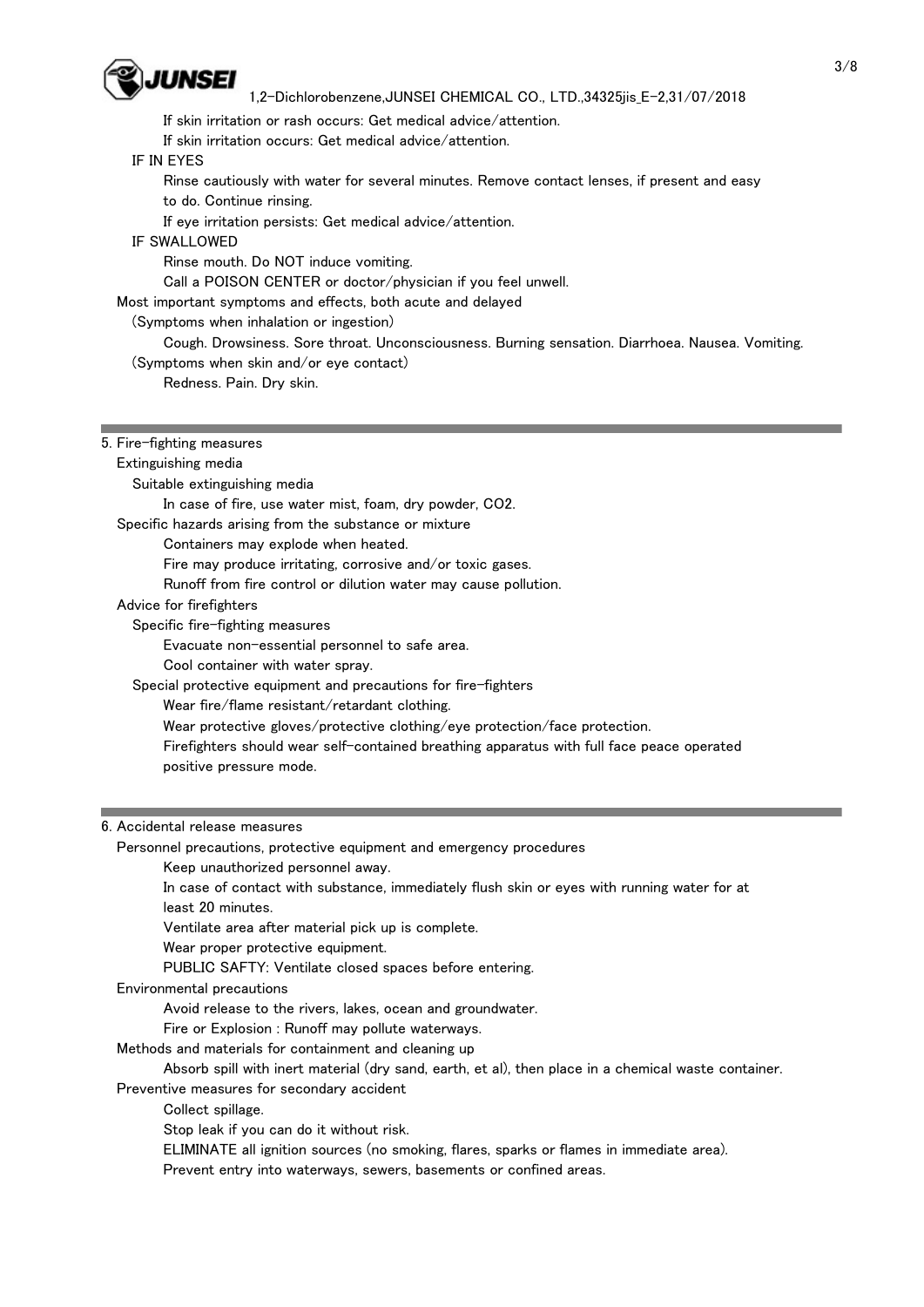

| 7. Handling and storage                                            |
|--------------------------------------------------------------------|
| Precautions for safe handling                                      |
| Preventive measures                                                |
| (Exposure Control for handling personnel)                          |
| Do not breathe vapors.                                             |
| (Protective measures against fire and explosion)                   |
| Keep away from heat/sparks/open flames/hot surfaces. - No smoking. |
| Exhaust/ventilator                                                 |
| Exhaust/ventilator should be available.                            |
| Safety treatments                                                  |
| Avoid contact with skin.                                           |
| Avoid contact with eyes.                                           |
| Avoid breathing vapor.                                             |
| Safety Measures/Incompatibility                                    |
| Use only outdoors or in a well-ventilated area.                    |
| Wear protective gloves, protective clothing or face protection.    |
| Wear protective gloves and face protection.                        |
| Use personal protective equipment as required.                     |
| When using do not eat, drink or smoke.                             |
| Conditions for safe storage, including any incompatibilities       |
| Recommendation for storage                                         |
| Store in a well-ventilated place. Keep container tightly closed.   |
| Keep cool. Protect from sunlight.                                  |
| Store locked up.                                                   |
|                                                                    |
| 8. Exposure controls/personal protection                           |
|                                                                    |
| Control parameters<br>Control value                                |
| Japan control value $(1995) \le 25$ ppm                            |
|                                                                    |
| Adopted value                                                      |
| JSOH(1994) 25ppm; 150mg/m3<br>ACGIH(1990) TWA: 25ppm;              |
|                                                                    |
| STEL: 50ppm (URT & eye irr; liver dam)<br>OSHA-PEL                 |
| STEL: C 50ppm, 300mg/m3                                            |
| Exposure controls                                                  |
| Appropriate engineering controls                                   |
| Do not use in areas without adequate ventilation.                  |
| Eye wash station should be available.                              |
| Washing facilities should be available.                            |
| Individual protection measures                                     |
| Respiratory protection                                             |
| Wear respiratory protection.                                       |
| Hand protection                                                    |
| Wear protective gloves. Recommended material(s): viton             |
|                                                                    |

 Consult with your glove and/or personnel equipment manufacturer for selection of appropriate compatible materials.

Eye protection

Wear safety glasses with side-shields.

Wear eye/face protection.

Safety and Health measures

Wash  $\cdots$  thoroughly after handling.

and the state of the state of the state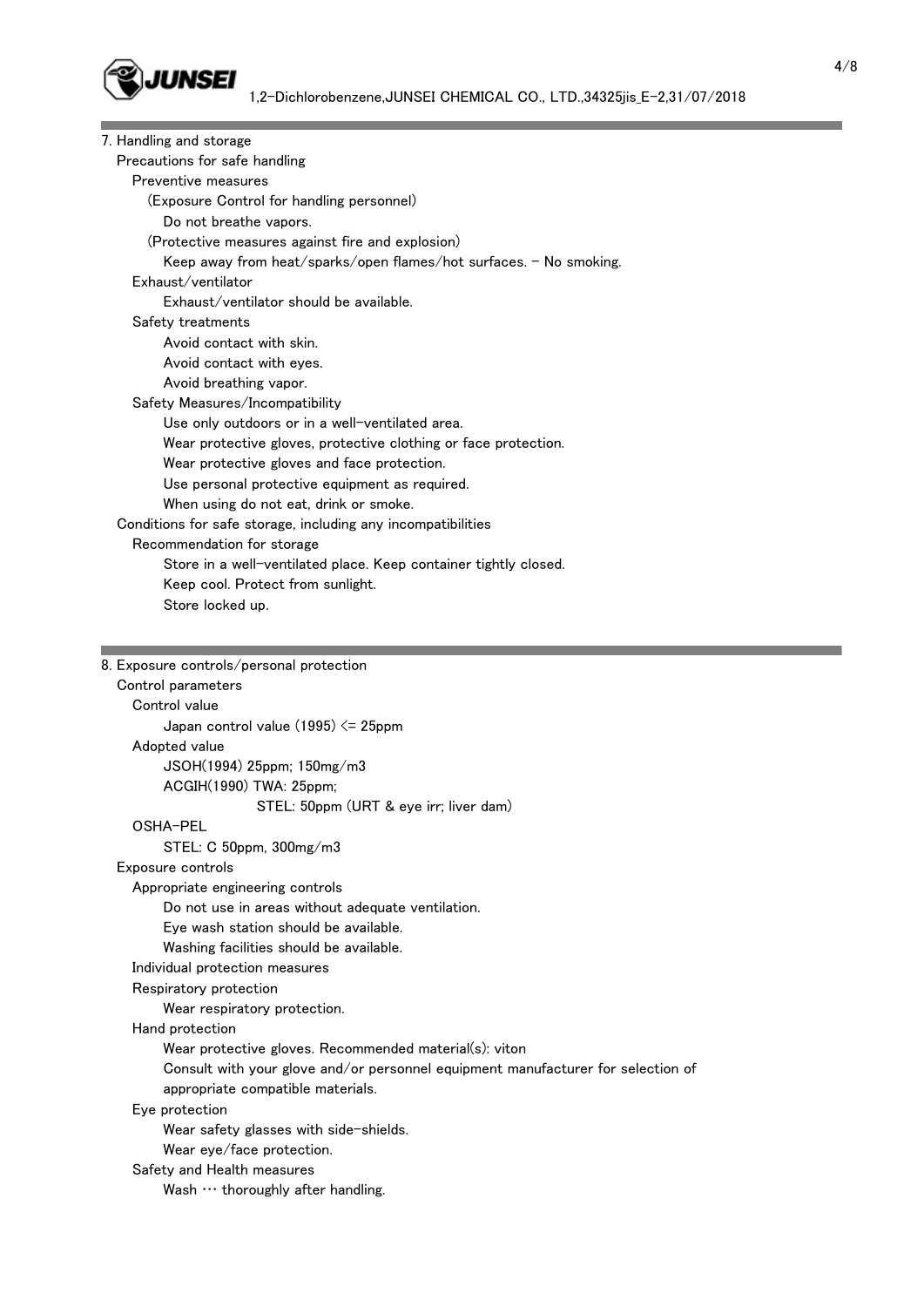

 Do not eat, drink or smoke when using this product. Take off contaminated clothing and wash it before reuse.

# 9. Physical and Chemical Properties Information on basic physical and chemical properties Physical properties Appearance: Viscous liquid Color: Colorless~Pale yellow Odor: Characteristic odor Odor threshold: 0.3 ppm pH data N.A. Phase change temperature Initial Boiling Point/Boiling point: 180 ~ 183℃ Melting point/Freezing point: -17℃ Decomposition temperature data N.A. Flash point: (C.C.) 71.5℃ Auto-ignition temperature: 648℃ Explosive properties: Flammability or explosive limit Lower limit: 2.2 vol % Upper limit: 9.2 vol % Vapor pressure: 0.16 kPa (20℃) Relative Vapor Density (Air=1): 5.1 Relative density of the Vapor/air-mixture at 20℃ (Air = 1): 1.006 Specific gravity/Density: 1.304~1.309 g/ml(20℃) Viscosity: 1.324mPas(25℃) **Solubility**  Solubility in water: 156mg/L(25℃) Solubility in solvent: Miscible with ethanol, diethyl ether, benzene. n-Octanol /water partition coefficient: log Pow3.38

# 10. Stability and Reactivity

## **Reactivity**  Runaway polymerization will not occur. Chemical stability Stable under normal storage/handling conditions. Possibility of hazardous reactions Decomposes on burning. This produces toxic and corrosive gases. Reacts with aluminium and oxidants. Attacks plastics and rubber(e.g. Natural rubber, Nitrile rubber, Butyl rubber). Conditions to avoid Contact with incompatible materials. Open flames. Heat. Incompatible materials Oxidizing agents, Aluminium. Hazardous decomposition products Carbon oxides, Chlorides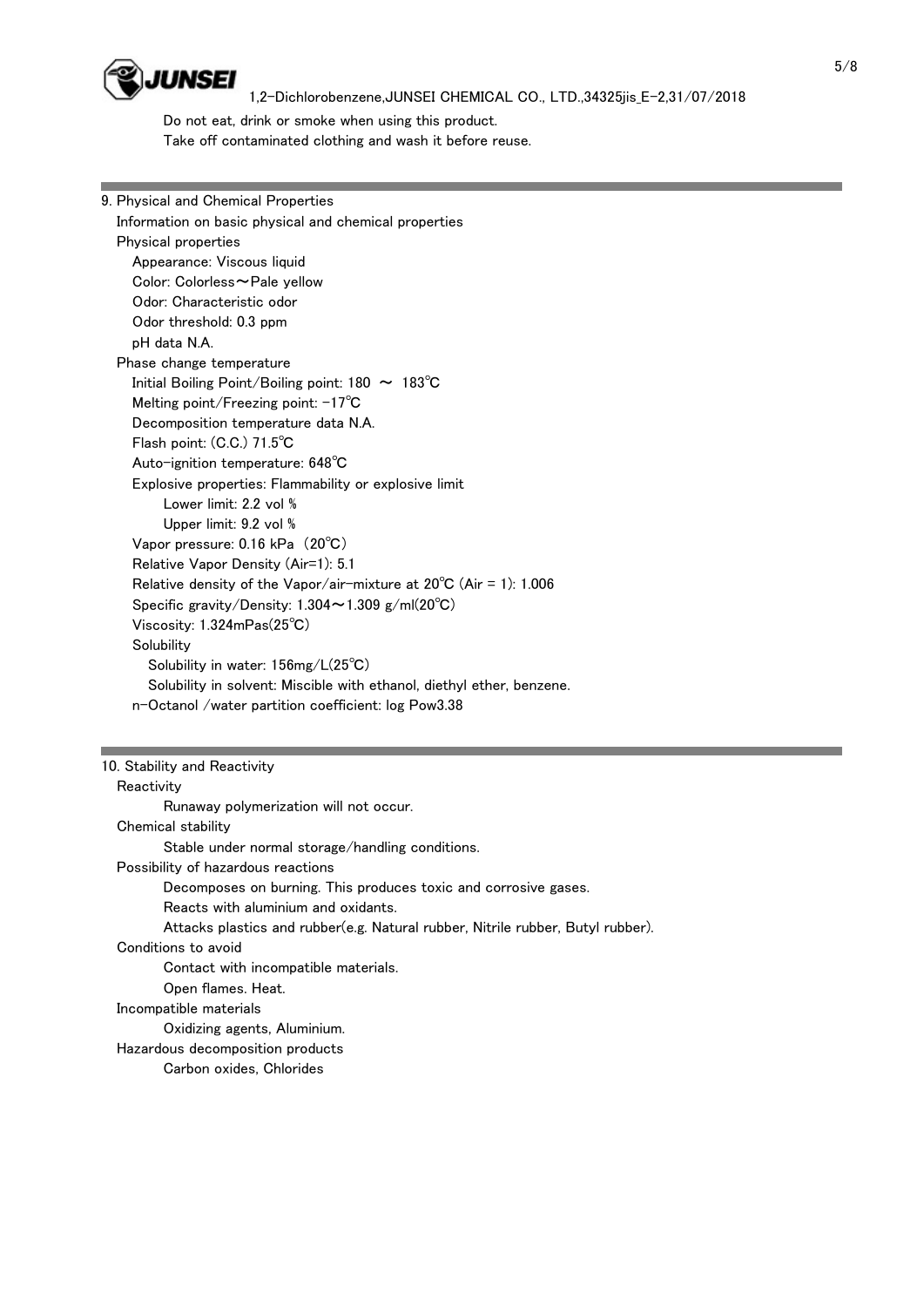

| 11. Toxicological Information                                                                    |
|--------------------------------------------------------------------------------------------------|
| Information on toxicological effects                                                             |
| Acute toxicity                                                                                   |
| Acute toxicity (Oral)                                                                            |
| [GHS Cat. Japan, base data]                                                                      |
| rat LD50=500 mg/kg (ATSDR, 2006)                                                                 |
| Acute toxicity (Inhalation)                                                                      |
| [GHS Cat. Japan, base data]                                                                      |
| vapor: rat LC50=3753 ppm/4hr (PATTY 6th, 2012)                                                   |
| Irritant properties                                                                              |
| Skin corrosion/irritation                                                                        |
| [GHS Cat. Japan, base data]                                                                      |
| rabbit: mild to moderate erythema and edema (NITE Hazard Assessment, 2008)                       |
| Serious eye damage /irritation                                                                   |
| [GHS Cat. Japan, base data]                                                                      |
| rabbit: mild (NITE Hazard Assessment, 2008)                                                      |
| No Allergenic and sensitizing effects data available                                             |
| No Mutagenic effects data available                                                              |
| Carcinogenicity                                                                                  |
| IARC-Gr.3 : Not Classifiable as a Human Carcinogen                                               |
| ACGIH-A4(1990) : Not Classifiable as a Human Carcinogen                                          |
| EPA-Group D; Not Classifiable as to Human Carcinogenicity(1986)                                  |
| No reproductive toxicity data available                                                          |
| Delayed and immediate effects and also chronic effects from short- and long-term exposure        |
| <b>STOT</b>                                                                                      |
| STOT-single exposure                                                                             |
| [cat.1]                                                                                          |
| [Japan published data]                                                                           |
| liver; kidney (NITE risk primary assessment, 2008)                                               |
| [cat.3(resp. irrit.)]                                                                            |
| [Japan published data]                                                                           |
| Respiratory tract irritation (NITE risk primary assessment, 2008)                                |
| [cat.3(drow./dizz.)]                                                                             |
| [Japan published data]                                                                           |
| Narcosis (NITE risk primary assessment, 2008)                                                    |
| STOT-repeated exposure                                                                           |
| [cat.1]                                                                                          |
| [Japan published data]                                                                           |
| nerve/nervous system; liver; blood/blood system; respiratory apparatus/system (NITE risk primary |
| assessment, 2008)                                                                                |
| No Aspiration hazard data available                                                              |
|                                                                                                  |

| 12. Ecological Information                                                                   |  |
|----------------------------------------------------------------------------------------------|--|
| Ecotoxicity                                                                                  |  |
| Aquatic toxicity                                                                             |  |
| Very toxic to aquatic life                                                                   |  |
| Very toxic to aquatic life with long lasting effects                                         |  |
| Aquatic acute toxicity component(s) data                                                     |  |
| [GHS Cat. Japan, base data]                                                                  |  |
| Crustacea (Ceriodaphnia reticulata) EC50=0.66 mg/L/48hr (NITE risk primary assessment, 2007) |  |

۰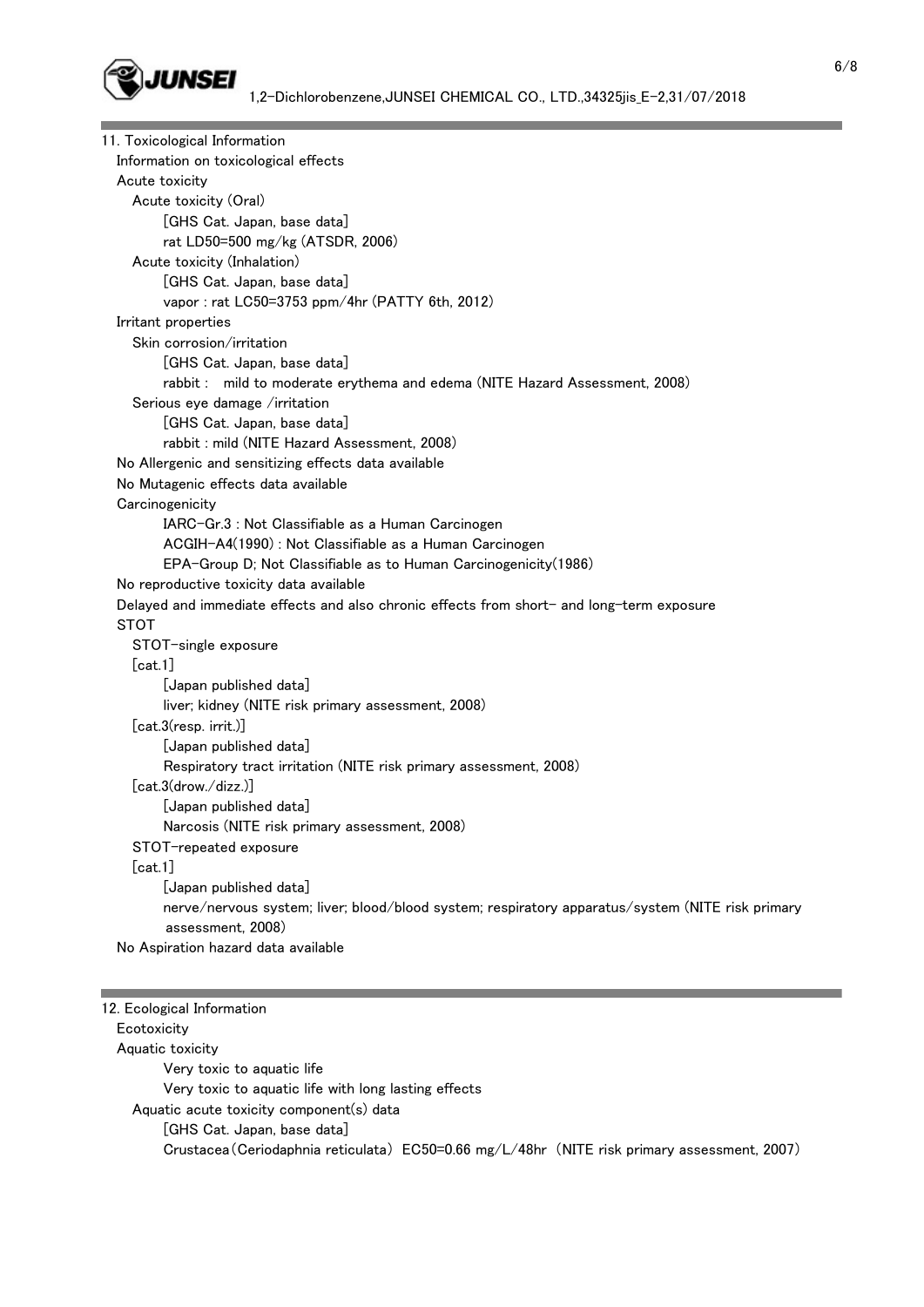

1,2-Dichlorobenzene,JUNSEI CHEMICAL CO., LTD.,34325jis\_E-2,31/07/2018

Aquatic chronic toxicity component(s) data

[GHS Cat. Japan, base data]

 Crustacea(Daphnia magna)NOEC < 0.10 mg/L/21days (NITE risk primary assessment, 2007) Water solubility

156mg/L(25℃) (HSDB)

Persistence and degradability

 Not degrade rapidly [BOD\_Degradation : 0%/28 days; GC\_Degradation: 3%/28 days (MITI official bulletin)] Bioaccumulative potential

log Pow=3.38 (ICSC, 2003); BCF=260 (Registered chemicals data check & review, Japan)

### 13. Disposal considerations

## Waste treatment methods

Avoid release to the environment  $(-$  if this is not the intended use).

Dispose of contents/container in accordance with local/national regulation.

# 14. Transport Information

 UN No, UN CLASS UN number: 1591 UN proper shipping name: o-DICHLOROBENZENE Transport hazard class(es): 6.1 Packing group: III ERG GUIDE NO.: 152

### 15. Regulatory Information

 Safety, health and environmental regulations/legislation specific for the substance or mixture Transport in bulk according to Annex II of MARPOL73/78 and IBC Code

Noxious Liquid ; Cat. X

1,2-Dichlorobenzene

US major regulations

**TSCA** 

1,2-Dichlorobenzene

Other regulatory information

 We are not able to check up the regulatory information in regard to the substances in your country or region, therefore, we request this matter would be filled by your responsibility. Regulatory information with regard to this substance in your country or in your region should be examined by your own responsibility.

 Ensure this material in compliance with federal requirements and ensure conformity to local regulations.

16. Other information

 GHS classification and labelling Flam. Liq. 4: H227 Combustible liquid Acute Tox. 4: H302 Harmful if swallowed Acute Tox. 4: H332 Harmful if inhaled Skin Irrit. 2: H315 Causes skin irritation Eye Irrit. 2B: H320 Causes eye irritation STOT SE 1: H370 Causes damage to organs after single exposure STOT SE 3: H335 May cause respiratory irritation STOT SE 3: H336 May cause drowsiness or dizziness STOT RE 1: H372 Causes damage to organs through prolonged or repeated exposure